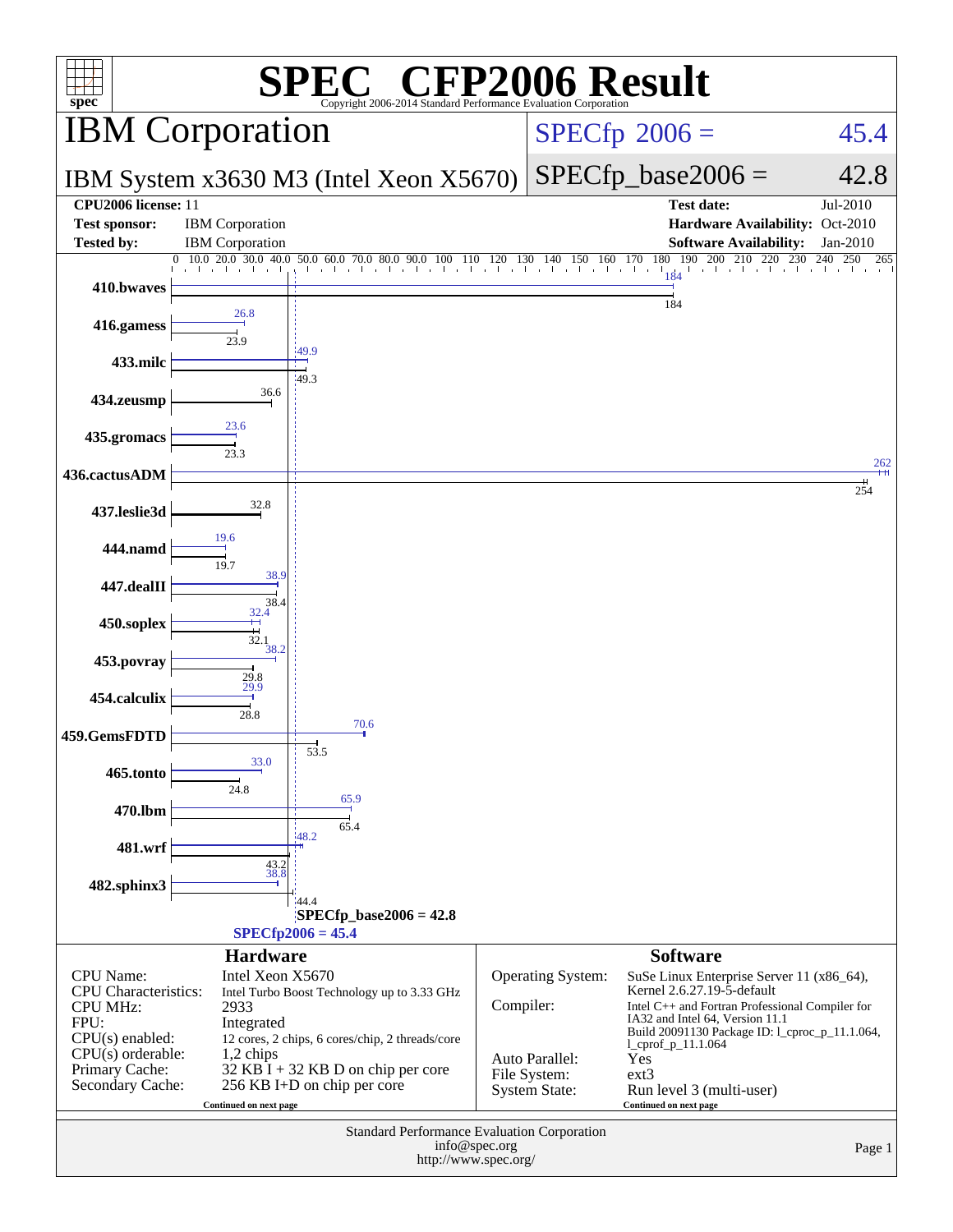

IBM Corporation

### $SPECfp2006 = 45.4$  $SPECfp2006 = 45.4$

IBM System x3630 M3 (Intel Xeon X5670)

 $SPECTp\_base2006 = 42.8$ 

#### **[CPU2006 license:](http://www.spec.org/auto/cpu2006/Docs/result-fields.html#CPU2006license)** 11 **[Test date:](http://www.spec.org/auto/cpu2006/Docs/result-fields.html#Testdate)** Jul-2010 **[Test sponsor:](http://www.spec.org/auto/cpu2006/Docs/result-fields.html#Testsponsor)** IBM Corporation **[Hardware Availability:](http://www.spec.org/auto/cpu2006/Docs/result-fields.html#HardwareAvailability)** Oct-2010 **[Tested by:](http://www.spec.org/auto/cpu2006/Docs/result-fields.html#Testedby)** IBM Corporation **[Software Availability:](http://www.spec.org/auto/cpu2006/Docs/result-fields.html#SoftwareAvailability)** Jan-2010 [L3 Cache:](http://www.spec.org/auto/cpu2006/Docs/result-fields.html#L3Cache) 12 MB I+D on chip per chip<br>Other Cache: None [Other Cache:](http://www.spec.org/auto/cpu2006/Docs/result-fields.html#OtherCache) [Memory:](http://www.spec.org/auto/cpu2006/Docs/result-fields.html#Memory) 48 GB (12 x 4 GB PC3-10600R CL9, 2 Rank) [Disk Subsystem:](http://www.spec.org/auto/cpu2006/Docs/result-fields.html#DiskSubsystem) 1 x 146 GB SAS, 15000 RPM [Other Hardware:](http://www.spec.org/auto/cpu2006/Docs/result-fields.html#OtherHardware) None [Base Pointers:](http://www.spec.org/auto/cpu2006/Docs/result-fields.html#BasePointers) 64-bit<br>Peak Pointers: 32/64-bit [Peak Pointers:](http://www.spec.org/auto/cpu2006/Docs/result-fields.html#PeakPointers) [Other Software:](http://www.spec.org/auto/cpu2006/Docs/result-fields.html#OtherSoftware) None

**[Results Table](http://www.spec.org/auto/cpu2006/Docs/result-fields.html#ResultsTable)**

| Results Table          |                                                                                                          |              |                |             |                |       |                |              |                |              |                |              |
|------------------------|----------------------------------------------------------------------------------------------------------|--------------|----------------|-------------|----------------|-------|----------------|--------------|----------------|--------------|----------------|--------------|
|                        | <b>Base</b>                                                                                              |              |                |             | <b>Peak</b>    |       |                |              |                |              |                |              |
| <b>Benchmark</b>       | <b>Seconds</b>                                                                                           | <b>Ratio</b> | <b>Seconds</b> | Ratio       | <b>Seconds</b> | Ratio | <b>Seconds</b> | <b>Ratio</b> | <b>Seconds</b> | <b>Ratio</b> | <b>Seconds</b> | <b>Ratio</b> |
| 410.bwayes             | 73.7                                                                                                     | 184          | <u>73.7</u>    | 184         | 73.7           | 184   | <u>73.7</u>    | 184          | 73.7           | 184          | 73.7           | 184          |
| 416.gamess             | 818                                                                                                      | 23.9         | 819            | 23.9        | 818            | 23.9  | 732            | 26.8         | 731            | 26.8         | <b>732</b>     | 26.8         |
| $433$ .milc            | 186                                                                                                      | 49.3         | 186            | 49.4        | 186            | 49.3  | 184            | 49.9         | 184            | 49.8         | 184            | 49.9         |
| $ 434$ . zeusmp        | 249                                                                                                      | 36.5         | 249            | 36.6        | 249            | 36.6  | 249            | 36.5         | 249            | 36.6         | 249            | 36.6         |
| 435.gromacs            | 304                                                                                                      | 23.5         | 308            | 23.2        | 307            | 23.3  | 303            | 23.6         | 303            | 23.6         | 303            | 23.5         |
| 436.cactusADM          | 47.0                                                                                                     | 254          | 47.0           | 254         | 46.8           | 256   | 46.0           | 260          | 45.6           | 262          | 45.4           | 263          |
| 437.leslie3d           | 287                                                                                                      | 32.7         | 287            | 32.8        | 286            | 32.8  | 287            | 32.7         | 287            | 32.8         | 286            | 32.8         |
| 444.namd               | 407                                                                                                      | 19.7         | 407            | 19.7        | 407            | 19.7  | 409            | 19.6         | 409            | 19.6         | 409            | 19.6         |
| $ 447 \text{.}$ dealII | 298                                                                                                      | 38.4         | 298            | 38.4        | 298            | 38.4  | 294            | 38.9         | 294            | 38.9         | 294            | 38.9         |
| $450$ .soplex          | 279                                                                                                      | 29.9         | 260            | <u>32.1</u> | 260            | 32.1  | 283            | 29.5         | 257            | 32.4         | 257            | 32.4         |
| $453$ .povray          | 178                                                                                                      | 29.8         | 179            | 29.6        | 178            | 29.9  | 139            | 38.2         | 140            | 38.1         | 139            | 38.3         |
| $454$ .calculix        | 287                                                                                                      | 28.8         | 287            | 28.8        | 287            | 28.8  | 276            | 29.9         | 276            | 29.9         | 276            | <u>29.9</u>  |
| 459.GemsFDTD           | 198                                                                                                      | 53.6         | 199            | 53.4        | 198            | 53.5  | 150            | 70.6         | 150            | 70.9         | 150            | 70.6         |
| $465$ .tonto           | 397                                                                                                      | 24.8         | 397            | 24.8        | 397            | 24.8  | 298            | 33.0         | 298            | 33.0         | <u>298</u>     | <b>33.0</b>  |
| 470.1bm                | 210                                                                                                      | 65.4         | 210            | 65.4        | 210            | 65.4  | 208            | 65.9         | 208            | 66.0         | 208            | 65.9         |
| $ 481$ .wrf            | 259                                                                                                      | 43.2         | 258            | 43.2        | 257            | 43.4  | 232            | 48.2         | 232            | 48.2         | 237            | 47.1         |
| $482$ .sphinx $3$      | 438                                                                                                      | 44.5         | 439            | 44.4        | 439            | 44.4  | 502            | 38.8         | 502            | 38.8         | 501            | 38.9         |
|                        | Results appear in the order in which they were run. Bold underlined text indicates a median measurement. |              |                |             |                |       |                |              |                |              |                |              |

#### **[Platform Notes](http://www.spec.org/auto/cpu2006/Docs/result-fields.html#PlatformNotes)**

 Turbo Mode Enable Turbo Boost set to Traditional CPU C State Enable Data Reuse Disable

#### **[General Notes](http://www.spec.org/auto/cpu2006/Docs/result-fields.html#GeneralNotes)**

 Binaries were compiled on SLES 10 with Binutils 2.18.50.0.7.20080502 'ulimit -s unlimited' was used to set the stack size to unlimited prior to run OMP\_NUM\_THREADS set to number of cores KMP\_AFFINITY set to granularity=fine,scatter KMP\_STACKSIZE set to 200M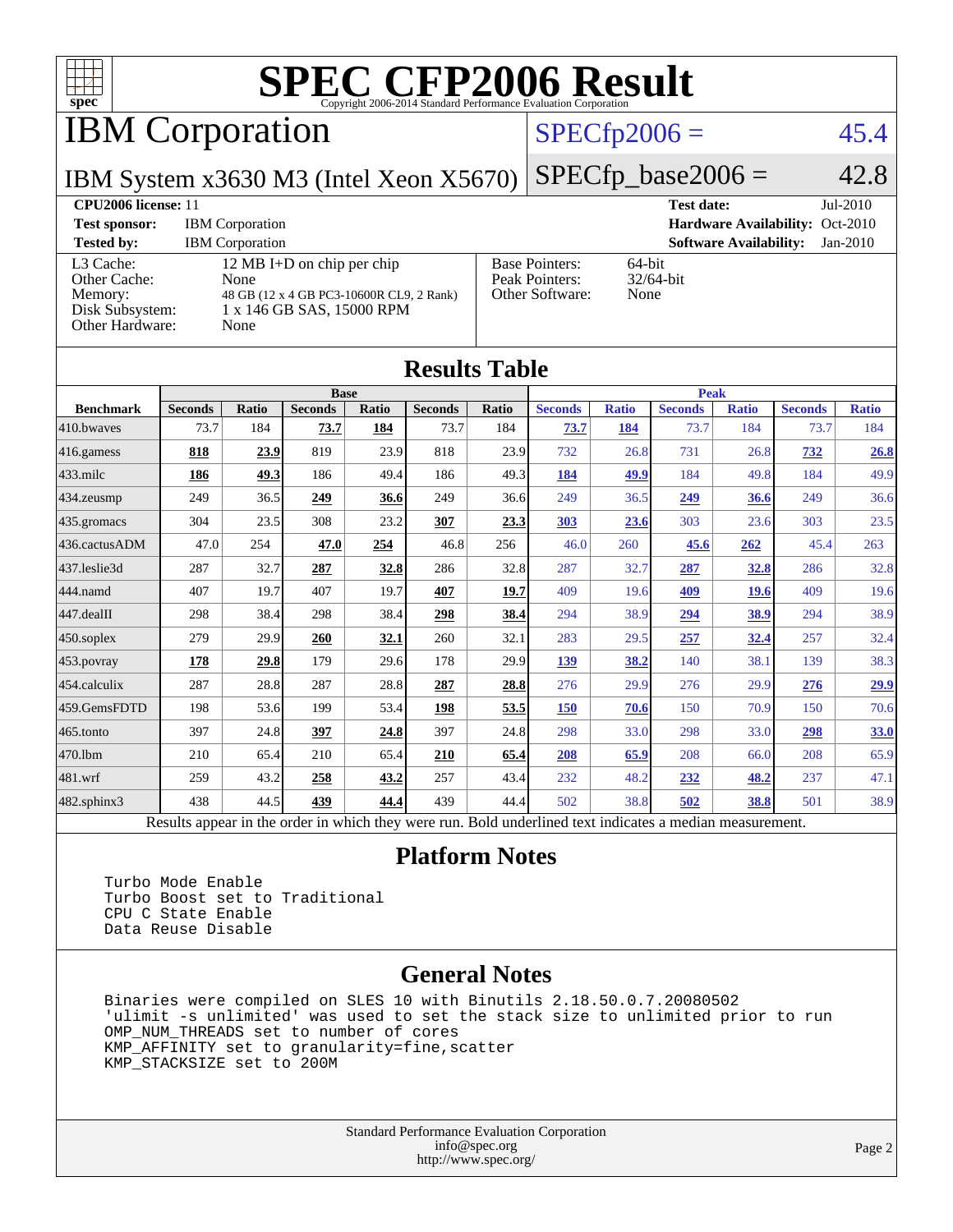

## IBM Corporation

 $SPECTp2006 = 45.4$ 

IBM System x3630 M3 (Intel Xeon X5670)  $SPECTp\_base2006 = 42.8$ 

**[Test sponsor:](http://www.spec.org/auto/cpu2006/Docs/result-fields.html#Testsponsor)** IBM Corporation **[Hardware Availability:](http://www.spec.org/auto/cpu2006/Docs/result-fields.html#HardwareAvailability)** Oct-2010

**[CPU2006 license:](http://www.spec.org/auto/cpu2006/Docs/result-fields.html#CPU2006license)** 11 **[Test date:](http://www.spec.org/auto/cpu2006/Docs/result-fields.html#Testdate)** Jul-2010 **[Tested by:](http://www.spec.org/auto/cpu2006/Docs/result-fields.html#Testedby)** IBM Corporation **[Software Availability:](http://www.spec.org/auto/cpu2006/Docs/result-fields.html#SoftwareAvailability)** Jan-2010

### **[Base Compiler Invocation](http://www.spec.org/auto/cpu2006/Docs/result-fields.html#BaseCompilerInvocation)**

[C benchmarks](http://www.spec.org/auto/cpu2006/Docs/result-fields.html#Cbenchmarks): icc  $-m64$ 

[C++ benchmarks:](http://www.spec.org/auto/cpu2006/Docs/result-fields.html#CXXbenchmarks) [icpc -m64](http://www.spec.org/cpu2006/results/res2010q3/cpu2006-20100830-13122.flags.html#user_CXXbase_intel_icpc_64bit_bedb90c1146cab66620883ef4f41a67e)

[Fortran benchmarks](http://www.spec.org/auto/cpu2006/Docs/result-fields.html#Fortranbenchmarks): [ifort -m64](http://www.spec.org/cpu2006/results/res2010q3/cpu2006-20100830-13122.flags.html#user_FCbase_intel_ifort_64bit_ee9d0fb25645d0210d97eb0527dcc06e)

[Benchmarks using both Fortran and C](http://www.spec.org/auto/cpu2006/Docs/result-fields.html#BenchmarksusingbothFortranandC): [icc -m64](http://www.spec.org/cpu2006/results/res2010q3/cpu2006-20100830-13122.flags.html#user_CC_FCbase_intel_icc_64bit_0b7121f5ab7cfabee23d88897260401c) [ifort -m64](http://www.spec.org/cpu2006/results/res2010q3/cpu2006-20100830-13122.flags.html#user_CC_FCbase_intel_ifort_64bit_ee9d0fb25645d0210d97eb0527dcc06e)

#### **[Base Portability Flags](http://www.spec.org/auto/cpu2006/Docs/result-fields.html#BasePortabilityFlags)**

| 410.bwaves: -DSPEC CPU LP64                 |                                                                |
|---------------------------------------------|----------------------------------------------------------------|
| 416.gamess: - DSPEC_CPU_LP64                |                                                                |
| 433.milc: -DSPEC CPU LP64                   |                                                                |
| 434.zeusmp: -DSPEC_CPU_LP64                 |                                                                |
| 435.gromacs: -DSPEC_CPU_LP64 -nofor_main    |                                                                |
| 436.cactusADM: -DSPEC CPU LP64 -nofor main  |                                                                |
| 437.leslie3d: -DSPEC CPU LP64               |                                                                |
| 444.namd: - DSPEC_CPU_LP64                  |                                                                |
| 447.dealII: -DSPEC CPU LP64                 |                                                                |
| 450.soplex: -DSPEC_CPU_LP64                 |                                                                |
| 453.povray: -DSPEC_CPU_LP64                 |                                                                |
| 454.calculix: - DSPEC CPU LP64 - nofor main |                                                                |
| 459.GemsFDTD: -DSPEC_CPU LP64               |                                                                |
| 465.tonto: - DSPEC_CPU LP64                 |                                                                |
| 470.1bm: - DSPEC CPU LP64                   |                                                                |
|                                             | 481.wrf: -DSPEC_CPU_LP64 -DSPEC_CPU_CASE_FLAG -DSPEC_CPU_LINUX |
| 482.sphinx3: -DSPEC_CPU_LP64                |                                                                |
|                                             |                                                                |

#### **[Base Optimization Flags](http://www.spec.org/auto/cpu2006/Docs/result-fields.html#BaseOptimizationFlags)**

[C benchmarks](http://www.spec.org/auto/cpu2006/Docs/result-fields.html#Cbenchmarks): [-xSSE4.2](http://www.spec.org/cpu2006/results/res2010q3/cpu2006-20100830-13122.flags.html#user_CCbase_f-xSSE42_f91528193cf0b216347adb8b939d4107) [-ipo](http://www.spec.org/cpu2006/results/res2010q3/cpu2006-20100830-13122.flags.html#user_CCbase_f-ipo) [-O3](http://www.spec.org/cpu2006/results/res2010q3/cpu2006-20100830-13122.flags.html#user_CCbase_f-O3) [-no-prec-div](http://www.spec.org/cpu2006/results/res2010q3/cpu2006-20100830-13122.flags.html#user_CCbase_f-no-prec-div) [-static](http://www.spec.org/cpu2006/results/res2010q3/cpu2006-20100830-13122.flags.html#user_CCbase_f-static) [-parallel](http://www.spec.org/cpu2006/results/res2010q3/cpu2006-20100830-13122.flags.html#user_CCbase_f-parallel) [-opt-prefetch](http://www.spec.org/cpu2006/results/res2010q3/cpu2006-20100830-13122.flags.html#user_CCbase_f-opt-prefetch) [C++ benchmarks:](http://www.spec.org/auto/cpu2006/Docs/result-fields.html#CXXbenchmarks) [-xSSE4.2](http://www.spec.org/cpu2006/results/res2010q3/cpu2006-20100830-13122.flags.html#user_CXXbase_f-xSSE42_f91528193cf0b216347adb8b939d4107) [-ipo](http://www.spec.org/cpu2006/results/res2010q3/cpu2006-20100830-13122.flags.html#user_CXXbase_f-ipo) [-O3](http://www.spec.org/cpu2006/results/res2010q3/cpu2006-20100830-13122.flags.html#user_CXXbase_f-O3) [-no-prec-div](http://www.spec.org/cpu2006/results/res2010q3/cpu2006-20100830-13122.flags.html#user_CXXbase_f-no-prec-div) [-static](http://www.spec.org/cpu2006/results/res2010q3/cpu2006-20100830-13122.flags.html#user_CXXbase_f-static) [-parallel](http://www.spec.org/cpu2006/results/res2010q3/cpu2006-20100830-13122.flags.html#user_CXXbase_f-parallel) [-opt-prefetch](http://www.spec.org/cpu2006/results/res2010q3/cpu2006-20100830-13122.flags.html#user_CXXbase_f-opt-prefetch) [Fortran benchmarks](http://www.spec.org/auto/cpu2006/Docs/result-fields.html#Fortranbenchmarks): [-xSSE4.2](http://www.spec.org/cpu2006/results/res2010q3/cpu2006-20100830-13122.flags.html#user_FCbase_f-xSSE42_f91528193cf0b216347adb8b939d4107) [-ipo](http://www.spec.org/cpu2006/results/res2010q3/cpu2006-20100830-13122.flags.html#user_FCbase_f-ipo) [-O3](http://www.spec.org/cpu2006/results/res2010q3/cpu2006-20100830-13122.flags.html#user_FCbase_f-O3) [-no-prec-div](http://www.spec.org/cpu2006/results/res2010q3/cpu2006-20100830-13122.flags.html#user_FCbase_f-no-prec-div) [-static](http://www.spec.org/cpu2006/results/res2010q3/cpu2006-20100830-13122.flags.html#user_FCbase_f-static) [-parallel](http://www.spec.org/cpu2006/results/res2010q3/cpu2006-20100830-13122.flags.html#user_FCbase_f-parallel) [-opt-prefetch](http://www.spec.org/cpu2006/results/res2010q3/cpu2006-20100830-13122.flags.html#user_FCbase_f-opt-prefetch) [Benchmarks using both Fortran and C](http://www.spec.org/auto/cpu2006/Docs/result-fields.html#BenchmarksusingbothFortranandC): [-xSSE4.2](http://www.spec.org/cpu2006/results/res2010q3/cpu2006-20100830-13122.flags.html#user_CC_FCbase_f-xSSE42_f91528193cf0b216347adb8b939d4107) [-ipo](http://www.spec.org/cpu2006/results/res2010q3/cpu2006-20100830-13122.flags.html#user_CC_FCbase_f-ipo) [-O3](http://www.spec.org/cpu2006/results/res2010q3/cpu2006-20100830-13122.flags.html#user_CC_FCbase_f-O3) [-no-prec-div](http://www.spec.org/cpu2006/results/res2010q3/cpu2006-20100830-13122.flags.html#user_CC_FCbase_f-no-prec-div) [-static](http://www.spec.org/cpu2006/results/res2010q3/cpu2006-20100830-13122.flags.html#user_CC_FCbase_f-static) [-parallel](http://www.spec.org/cpu2006/results/res2010q3/cpu2006-20100830-13122.flags.html#user_CC_FCbase_f-parallel) [-opt-prefetch](http://www.spec.org/cpu2006/results/res2010q3/cpu2006-20100830-13122.flags.html#user_CC_FCbase_f-opt-prefetch)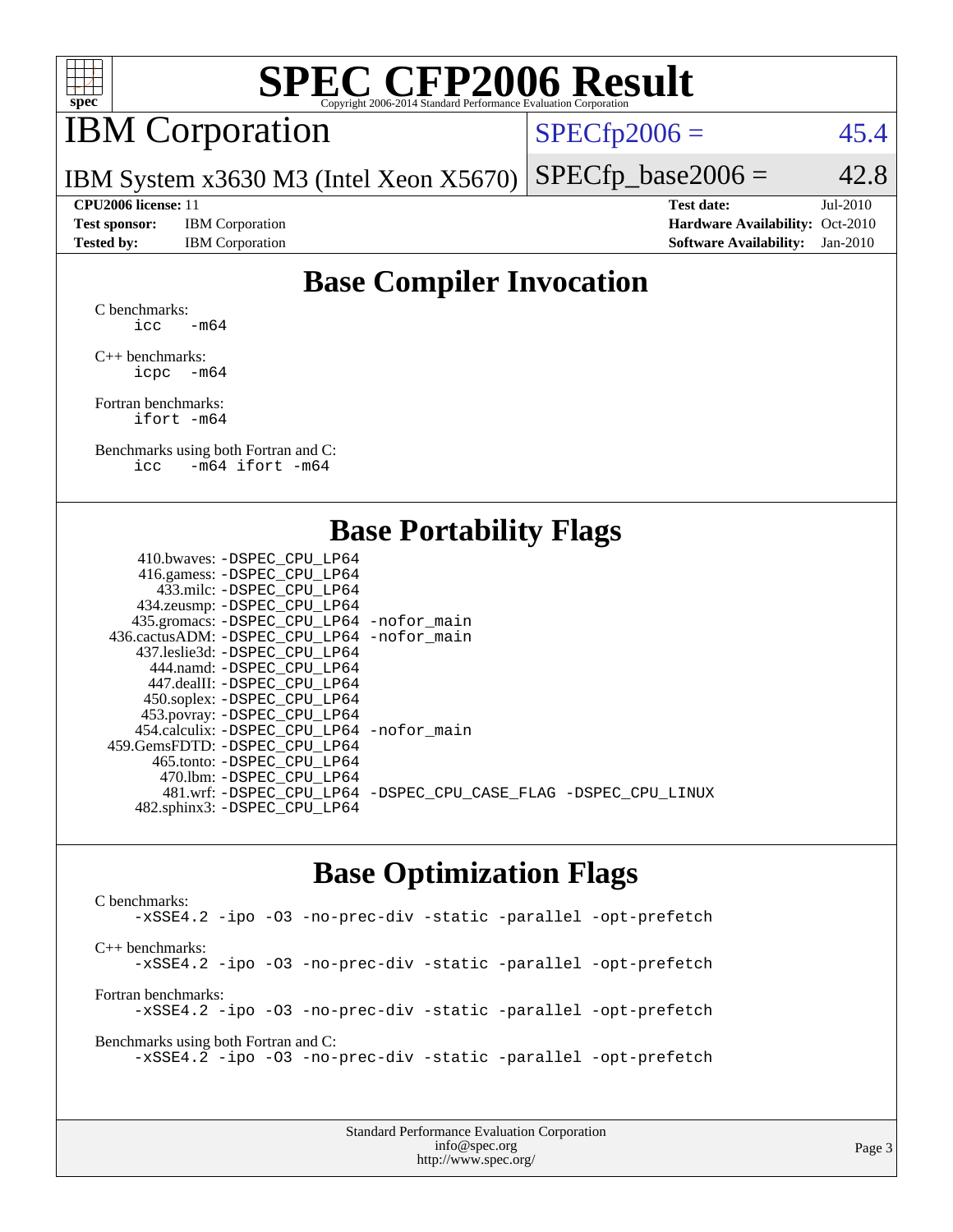

### IBM Corporation

 $SPECfp2006 = 45.4$  $SPECfp2006 = 45.4$ 

IBM System x3630 M3 (Intel Xeon X5670)  $SPECfp\_base2006 = 42.8$ 

**[Test sponsor:](http://www.spec.org/auto/cpu2006/Docs/result-fields.html#Testsponsor)** IBM Corporation **[Hardware Availability:](http://www.spec.org/auto/cpu2006/Docs/result-fields.html#HardwareAvailability)** Oct-2010

**[CPU2006 license:](http://www.spec.org/auto/cpu2006/Docs/result-fields.html#CPU2006license)** 11 **[Test date:](http://www.spec.org/auto/cpu2006/Docs/result-fields.html#Testdate)** Jul-2010 **[Tested by:](http://www.spec.org/auto/cpu2006/Docs/result-fields.html#Testedby)** IBM Corporation **[Software Availability:](http://www.spec.org/auto/cpu2006/Docs/result-fields.html#SoftwareAvailability)** Jan-2010

### **[Peak Compiler Invocation](http://www.spec.org/auto/cpu2006/Docs/result-fields.html#PeakCompilerInvocation)**

[C benchmarks](http://www.spec.org/auto/cpu2006/Docs/result-fields.html#Cbenchmarks):  $\text{icc}$   $-\text{m64}$ 

[C++ benchmarks:](http://www.spec.org/auto/cpu2006/Docs/result-fields.html#CXXbenchmarks) [icpc -m64](http://www.spec.org/cpu2006/results/res2010q3/cpu2006-20100830-13122.flags.html#user_CXXpeak_intel_icpc_64bit_bedb90c1146cab66620883ef4f41a67e)

[Fortran benchmarks](http://www.spec.org/auto/cpu2006/Docs/result-fields.html#Fortranbenchmarks): [ifort -m64](http://www.spec.org/cpu2006/results/res2010q3/cpu2006-20100830-13122.flags.html#user_FCpeak_intel_ifort_64bit_ee9d0fb25645d0210d97eb0527dcc06e)

[Benchmarks using both Fortran and C](http://www.spec.org/auto/cpu2006/Docs/result-fields.html#BenchmarksusingbothFortranandC): [icc -m64](http://www.spec.org/cpu2006/results/res2010q3/cpu2006-20100830-13122.flags.html#user_CC_FCpeak_intel_icc_64bit_0b7121f5ab7cfabee23d88897260401c) [ifort -m64](http://www.spec.org/cpu2006/results/res2010q3/cpu2006-20100830-13122.flags.html#user_CC_FCpeak_intel_ifort_64bit_ee9d0fb25645d0210d97eb0527dcc06e)

#### **[Peak Portability Flags](http://www.spec.org/auto/cpu2006/Docs/result-fields.html#PeakPortabilityFlags)**

Same as Base Portability Flags

#### **[Peak Optimization Flags](http://www.spec.org/auto/cpu2006/Docs/result-fields.html#PeakOptimizationFlags)**

[C benchmarks](http://www.spec.org/auto/cpu2006/Docs/result-fields.html#Cbenchmarks):

 433.milc: [-xSSE4.2](http://www.spec.org/cpu2006/results/res2010q3/cpu2006-20100830-13122.flags.html#user_peakPASS2_CFLAGSPASS2_LDFLAGS433_milc_f-xSSE42_f91528193cf0b216347adb8b939d4107)(pass 2) [-prof-gen](http://www.spec.org/cpu2006/results/res2010q3/cpu2006-20100830-13122.flags.html#user_peakPASS1_CFLAGSPASS1_LDFLAGS433_milc_prof_gen_e43856698f6ca7b7e442dfd80e94a8fc)(pass 1) [-ipo](http://www.spec.org/cpu2006/results/res2010q3/cpu2006-20100830-13122.flags.html#user_peakPASS2_CFLAGSPASS2_LDFLAGS433_milc_f-ipo)(pass 2) [-O3](http://www.spec.org/cpu2006/results/res2010q3/cpu2006-20100830-13122.flags.html#user_peakPASS2_CFLAGSPASS2_LDFLAGS433_milc_f-O3)(pass 2) [-no-prec-div](http://www.spec.org/cpu2006/results/res2010q3/cpu2006-20100830-13122.flags.html#user_peakPASS2_CFLAGSPASS2_LDFLAGS433_milc_f-no-prec-div)(pass 2) [-static](http://www.spec.org/cpu2006/results/res2010q3/cpu2006-20100830-13122.flags.html#user_peakPASS2_CFLAGSPASS2_LDFLAGS433_milc_f-static)(pass 2) [-prof-use](http://www.spec.org/cpu2006/results/res2010q3/cpu2006-20100830-13122.flags.html#user_peakPASS2_CFLAGSPASS2_LDFLAGS433_milc_prof_use_bccf7792157ff70d64e32fe3e1250b55)(pass 2) [-ansi-alias](http://www.spec.org/cpu2006/results/res2010q3/cpu2006-20100830-13122.flags.html#user_peakOPTIMIZE433_milc_f-ansi-alias)

 470.lbm: [-xSSE4.2](http://www.spec.org/cpu2006/results/res2010q3/cpu2006-20100830-13122.flags.html#user_peakPASS2_CFLAGSPASS2_LDFLAGS470_lbm_f-xSSE42_f91528193cf0b216347adb8b939d4107)(pass 2) [-prof-gen](http://www.spec.org/cpu2006/results/res2010q3/cpu2006-20100830-13122.flags.html#user_peakPASS1_CFLAGSPASS1_LDFLAGS470_lbm_prof_gen_e43856698f6ca7b7e442dfd80e94a8fc)(pass 1) [-ipo](http://www.spec.org/cpu2006/results/res2010q3/cpu2006-20100830-13122.flags.html#user_peakPASS2_CFLAGSPASS2_LDFLAGS470_lbm_f-ipo)(pass 2) [-O3](http://www.spec.org/cpu2006/results/res2010q3/cpu2006-20100830-13122.flags.html#user_peakPASS2_CFLAGSPASS2_LDFLAGS470_lbm_f-O3)(pass 2) [-no-prec-div](http://www.spec.org/cpu2006/results/res2010q3/cpu2006-20100830-13122.flags.html#user_peakPASS2_CFLAGSPASS2_LDFLAGS470_lbm_f-no-prec-div)(pass 2) [-static](http://www.spec.org/cpu2006/results/res2010q3/cpu2006-20100830-13122.flags.html#user_peakPASS2_CFLAGSPASS2_LDFLAGS470_lbm_f-static)(pass 2) [-prof-use](http://www.spec.org/cpu2006/results/res2010q3/cpu2006-20100830-13122.flags.html#user_peakPASS2_CFLAGSPASS2_LDFLAGS470_lbm_prof_use_bccf7792157ff70d64e32fe3e1250b55)(pass 2) [-parallel](http://www.spec.org/cpu2006/results/res2010q3/cpu2006-20100830-13122.flags.html#user_peakOPTIMIZE470_lbm_f-parallel) [-ansi-alias](http://www.spec.org/cpu2006/results/res2010q3/cpu2006-20100830-13122.flags.html#user_peakOPTIMIZE470_lbm_f-ansi-alias) [-auto-ilp32](http://www.spec.org/cpu2006/results/res2010q3/cpu2006-20100830-13122.flags.html#user_peakCOPTIMIZE470_lbm_f-auto-ilp32)

 482.sphinx3: [-xSSE4.2](http://www.spec.org/cpu2006/results/res2010q3/cpu2006-20100830-13122.flags.html#user_peakOPTIMIZE482_sphinx3_f-xSSE42_f91528193cf0b216347adb8b939d4107) [-ipo](http://www.spec.org/cpu2006/results/res2010q3/cpu2006-20100830-13122.flags.html#user_peakOPTIMIZE482_sphinx3_f-ipo) [-O3](http://www.spec.org/cpu2006/results/res2010q3/cpu2006-20100830-13122.flags.html#user_peakOPTIMIZE482_sphinx3_f-O3) [-no-prec-div](http://www.spec.org/cpu2006/results/res2010q3/cpu2006-20100830-13122.flags.html#user_peakOPTIMIZE482_sphinx3_f-no-prec-div) [-static](http://www.spec.org/cpu2006/results/res2010q3/cpu2006-20100830-13122.flags.html#user_peakOPTIMIZE482_sphinx3_f-static) [-auto-ilp32](http://www.spec.org/cpu2006/results/res2010q3/cpu2006-20100830-13122.flags.html#user_peakCOPTIMIZE482_sphinx3_f-auto-ilp32) [-unroll2](http://www.spec.org/cpu2006/results/res2010q3/cpu2006-20100830-13122.flags.html#user_peakCOPTIMIZE482_sphinx3_f-unroll_784dae83bebfb236979b41d2422d7ec2)

[C++ benchmarks:](http://www.spec.org/auto/cpu2006/Docs/result-fields.html#CXXbenchmarks)

 444.namd: [-xSSE4.2](http://www.spec.org/cpu2006/results/res2010q3/cpu2006-20100830-13122.flags.html#user_peakPASS2_CXXFLAGSPASS2_LDFLAGS444_namd_f-xSSE42_f91528193cf0b216347adb8b939d4107)(pass 2) [-prof-gen](http://www.spec.org/cpu2006/results/res2010q3/cpu2006-20100830-13122.flags.html#user_peakPASS1_CXXFLAGSPASS1_LDFLAGS444_namd_prof_gen_e43856698f6ca7b7e442dfd80e94a8fc)(pass 1) [-ipo](http://www.spec.org/cpu2006/results/res2010q3/cpu2006-20100830-13122.flags.html#user_peakPASS2_CXXFLAGSPASS2_LDFLAGS444_namd_f-ipo)(pass 2) [-O3](http://www.spec.org/cpu2006/results/res2010q3/cpu2006-20100830-13122.flags.html#user_peakPASS2_CXXFLAGSPASS2_LDFLAGS444_namd_f-O3)(pass 2) [-no-prec-div](http://www.spec.org/cpu2006/results/res2010q3/cpu2006-20100830-13122.flags.html#user_peakPASS2_CXXFLAGSPASS2_LDFLAGS444_namd_f-no-prec-div)(pass 2) [-static](http://www.spec.org/cpu2006/results/res2010q3/cpu2006-20100830-13122.flags.html#user_peakPASS2_CXXFLAGSPASS2_LDFLAGS444_namd_f-static)(pass 2) [-prof-use](http://www.spec.org/cpu2006/results/res2010q3/cpu2006-20100830-13122.flags.html#user_peakPASS2_CXXFLAGSPASS2_LDFLAGS444_namd_prof_use_bccf7792157ff70d64e32fe3e1250b55)(pass 2) [-fno-alias](http://www.spec.org/cpu2006/results/res2010q3/cpu2006-20100830-13122.flags.html#user_peakOPTIMIZE444_namd_f-no-alias_694e77f6c5a51e658e82ccff53a9e63a) [-auto-ilp32](http://www.spec.org/cpu2006/results/res2010q3/cpu2006-20100830-13122.flags.html#user_peakCXXOPTIMIZE444_namd_f-auto-ilp32)

 447.dealII: [-xSSE4.2](http://www.spec.org/cpu2006/results/res2010q3/cpu2006-20100830-13122.flags.html#user_peakPASS2_CXXFLAGSPASS2_LDFLAGS447_dealII_f-xSSE42_f91528193cf0b216347adb8b939d4107)(pass 2) [-prof-gen](http://www.spec.org/cpu2006/results/res2010q3/cpu2006-20100830-13122.flags.html#user_peakPASS1_CXXFLAGSPASS1_LDFLAGS447_dealII_prof_gen_e43856698f6ca7b7e442dfd80e94a8fc)(pass 1) [-ipo](http://www.spec.org/cpu2006/results/res2010q3/cpu2006-20100830-13122.flags.html#user_peakPASS2_CXXFLAGSPASS2_LDFLAGS447_dealII_f-ipo)(pass 2) [-O3](http://www.spec.org/cpu2006/results/res2010q3/cpu2006-20100830-13122.flags.html#user_peakPASS2_CXXFLAGSPASS2_LDFLAGS447_dealII_f-O3)(pass 2) [-no-prec-div](http://www.spec.org/cpu2006/results/res2010q3/cpu2006-20100830-13122.flags.html#user_peakPASS2_CXXFLAGSPASS2_LDFLAGS447_dealII_f-no-prec-div)(pass 2) [-static](http://www.spec.org/cpu2006/results/res2010q3/cpu2006-20100830-13122.flags.html#user_peakPASS2_CXXFLAGSPASS2_LDFLAGS447_dealII_f-static)(pass 2) [-prof-use](http://www.spec.org/cpu2006/results/res2010q3/cpu2006-20100830-13122.flags.html#user_peakPASS2_CXXFLAGSPASS2_LDFLAGS447_dealII_prof_use_bccf7792157ff70d64e32fe3e1250b55)(pass 2) [-unroll2](http://www.spec.org/cpu2006/results/res2010q3/cpu2006-20100830-13122.flags.html#user_peakOPTIMIZE447_dealII_f-unroll_784dae83bebfb236979b41d2422d7ec2) [-ansi-alias](http://www.spec.org/cpu2006/results/res2010q3/cpu2006-20100830-13122.flags.html#user_peakOPTIMIZE447_dealII_f-ansi-alias) [-scalar-rep-](http://www.spec.org/cpu2006/results/res2010q3/cpu2006-20100830-13122.flags.html#user_peakOPTIMIZE447_dealII_f-disablescalarrep_abbcad04450fb118e4809c81d83c8a1d) [-auto-ilp32](http://www.spec.org/cpu2006/results/res2010q3/cpu2006-20100830-13122.flags.html#user_peakCXXOPTIMIZE447_dealII_f-auto-ilp32)

 450.soplex: [-xSSE4.2](http://www.spec.org/cpu2006/results/res2010q3/cpu2006-20100830-13122.flags.html#user_peakPASS2_CXXFLAGSPASS2_LDFLAGS450_soplex_f-xSSE42_f91528193cf0b216347adb8b939d4107)(pass 2) [-prof-gen](http://www.spec.org/cpu2006/results/res2010q3/cpu2006-20100830-13122.flags.html#user_peakPASS1_CXXFLAGSPASS1_LDFLAGS450_soplex_prof_gen_e43856698f6ca7b7e442dfd80e94a8fc)(pass 1) [-ipo](http://www.spec.org/cpu2006/results/res2010q3/cpu2006-20100830-13122.flags.html#user_peakPASS2_CXXFLAGSPASS2_LDFLAGS450_soplex_f-ipo)(pass 2) [-O3](http://www.spec.org/cpu2006/results/res2010q3/cpu2006-20100830-13122.flags.html#user_peakPASS2_CXXFLAGSPASS2_LDFLAGS450_soplex_f-O3)(pass 2) [-no-prec-div](http://www.spec.org/cpu2006/results/res2010q3/cpu2006-20100830-13122.flags.html#user_peakPASS2_CXXFLAGSPASS2_LDFLAGS450_soplex_f-no-prec-div)(pass 2) [-static](http://www.spec.org/cpu2006/results/res2010q3/cpu2006-20100830-13122.flags.html#user_peakPASS2_CXXFLAGSPASS2_LDFLAGS450_soplex_f-static)(pass 2) [-prof-use](http://www.spec.org/cpu2006/results/res2010q3/cpu2006-20100830-13122.flags.html#user_peakPASS2_CXXFLAGSPASS2_LDFLAGS450_soplex_prof_use_bccf7792157ff70d64e32fe3e1250b55)(pass 2) [-opt-malloc-options=3](http://www.spec.org/cpu2006/results/res2010q3/cpu2006-20100830-13122.flags.html#user_peakOPTIMIZE450_soplex_f-opt-malloc-options_13ab9b803cf986b4ee62f0a5998c2238) [-auto-ilp32](http://www.spec.org/cpu2006/results/res2010q3/cpu2006-20100830-13122.flags.html#user_peakCXXOPTIMIZE450_soplex_f-auto-ilp32)

Continued on next page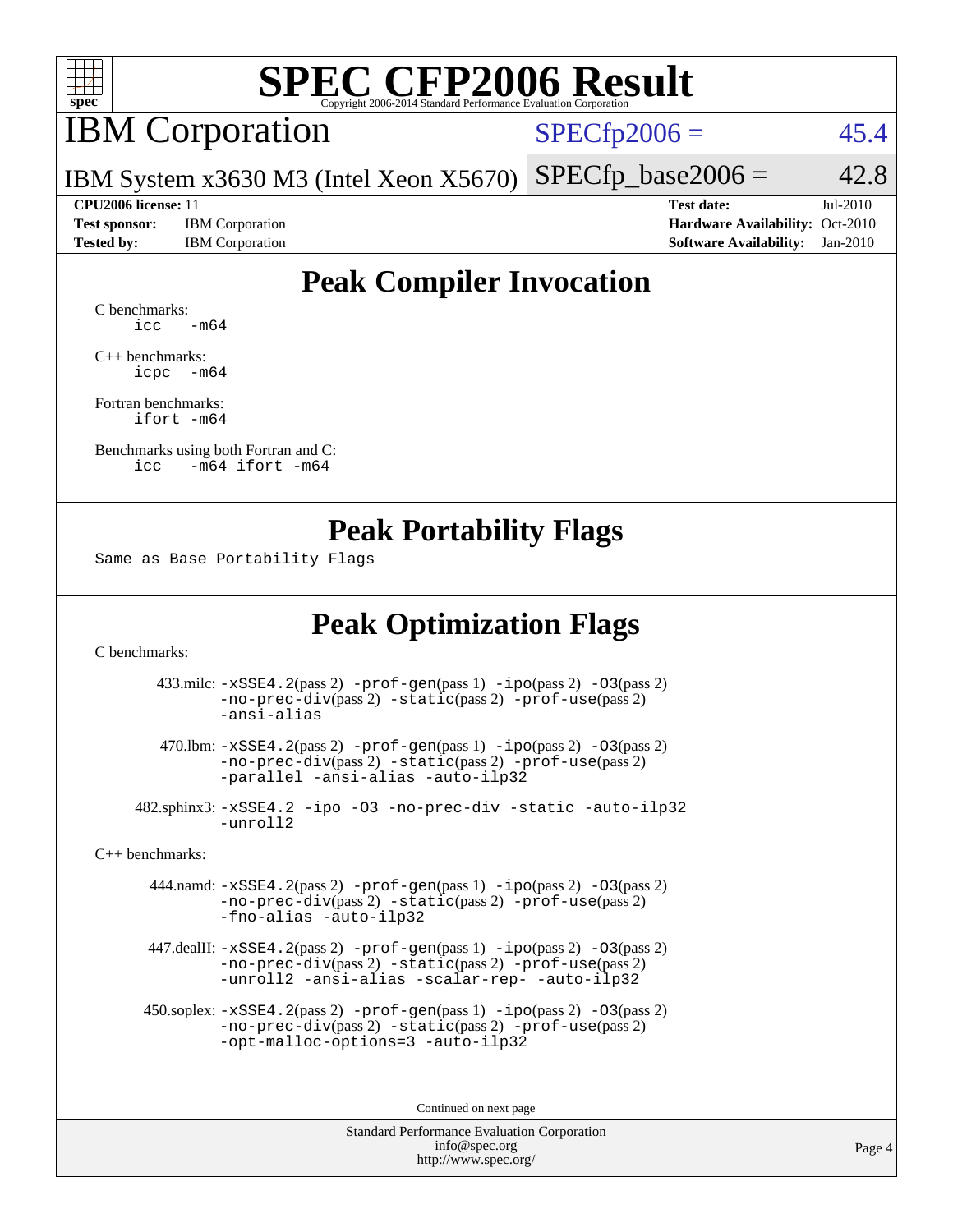

IBM Corporation

 $SPECfp2006 = 45.4$  $SPECfp2006 = 45.4$ 

Page 5

IBM System x3630 M3 (Intel Xeon X5670)  $SPECTp\_base2006 = 42.8$ 

**[Test sponsor:](http://www.spec.org/auto/cpu2006/Docs/result-fields.html#Testsponsor)** IBM Corporation **[Hardware Availability:](http://www.spec.org/auto/cpu2006/Docs/result-fields.html#HardwareAvailability)** Oct-2010 **[Tested by:](http://www.spec.org/auto/cpu2006/Docs/result-fields.html#Testedby)** IBM Corporation **[Software Availability:](http://www.spec.org/auto/cpu2006/Docs/result-fields.html#SoftwareAvailability)** Jan-2010

**[CPU2006 license:](http://www.spec.org/auto/cpu2006/Docs/result-fields.html#CPU2006license)** 11 **[Test date:](http://www.spec.org/auto/cpu2006/Docs/result-fields.html#Testdate)** Jul-2010

### **[Peak Optimization Flags \(Continued\)](http://www.spec.org/auto/cpu2006/Docs/result-fields.html#PeakOptimizationFlags)**

|                                      | $453.$ povray: $-xSSE4.2(pass2)$ -prof-gen $(pass1)$ -ipo $(pass2)$ -03 $(pass2)$<br>-no-prec-div(pass 2) -static(pass 2) -prof-use(pass 2)<br>-unroll4 -ansi-alias                                      |
|--------------------------------------|----------------------------------------------------------------------------------------------------------------------------------------------------------------------------------------------------------|
| Fortran benchmarks:                  |                                                                                                                                                                                                          |
|                                      | 410.bwaves: -xSSE4.2 -ipo -03 -no-prec-div -static -opt-prefetch<br>-parallel                                                                                                                            |
|                                      | 416.gamess: $-xSSE4$ . $2(pass 2)$ -prof-gen(pass 1) -ipo(pass 2) -03(pass 2)<br>-no-prec-div(pass 2) -static(pass 2) -prof-use(pass 2)<br>-unroll2 -Ob0 -ansi-alias -scalar-rep-                        |
|                                      | $434$ .zeusmp: basepeak = yes                                                                                                                                                                            |
|                                      | $437$ leslie3d: basepeak = yes                                                                                                                                                                           |
|                                      | $459.GemsFDTD: -xSSE4.2(pass 2) -prof-gen(pass 1) -ipo(pass 2) -03(pass 2)$<br>-no-prec-div(pass 2) -static(pass 2) -prof-use(pass 2)<br>-unroll2 -Ob0 -opt-prefetch -parallel                           |
|                                      | 465.tonto: -xSSE4.2(pass 2) -prof-gen(pass 1) -ipo(pass 2) -03(pass 2)<br>$-no-prec-div(pass 2) -static(pass 2) -prof-use(pass 2)$<br>-inline-calloc -opt-malloc-options=3 -auto -unroll4                |
| Benchmarks using both Fortran and C: |                                                                                                                                                                                                          |
|                                      | 435.gromacs: $-xSSE4$ . 2(pass 2) $-prof$ -gen(pass 1) $-ipo$ (pass 2) $-O3$ (pass 2)<br>-no-prec-div(pass 2) -static(pass 2) -prof-use(pass 2)<br>-opt-prefetch -auto-ilp32                             |
|                                      | 436.cactusADM: -xSSE4.2(pass 2) -prof-gen(pass 1) -ipo(pass 2) -03(pass 2)<br>$-no\text{-prec-div}(pass 2)$ $-static(pass 2)$ $-prot\text{-use}(pass 2)$<br>-unroll2 -opt-prefetch -parallel -auto-ilp32 |
|                                      | 454.calculix: -xSSE4.2 -ipo -03 -no-prec-div -static -auto-ilp32                                                                                                                                         |
|                                      | 481.wrf: Same as 454.calculix                                                                                                                                                                            |
|                                      | The flags file that was used to format this result can be browsed at<br>http://www.spec.org/cpu2006/flags/Intel-ic11.1-linux64-revE.20100929.html                                                        |
|                                      | You can also download the XML flags source by saving the following link:<br>http://www.spec.org/cpu2006/flags/Intel-icl1.1-linux64-revE.20100929.xml                                                     |
|                                      |                                                                                                                                                                                                          |
|                                      | Standard Performance Evaluation Corporation                                                                                                                                                              |

[info@spec.org](mailto:info@spec.org) <http://www.spec.org/>